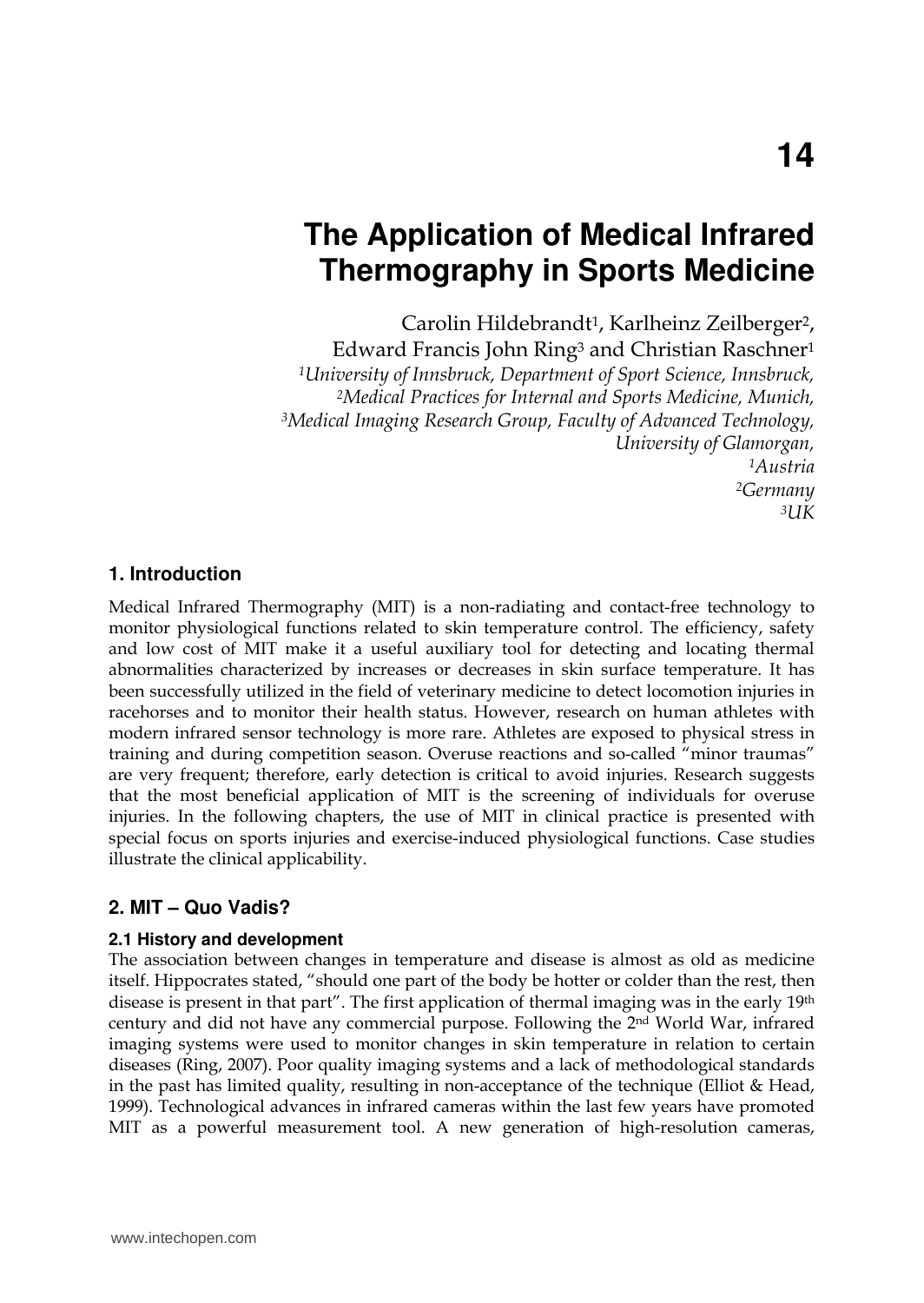appropriate software and standardized protocols have been developed for medical imaging, resulting in improved diagnostic capability and reliability (Plassmann et al., 2006; Diakides & Bronzino, 2008). In 1987, the American Medical Association recognized MIT as a feasible diagnostic tool. The following worldwide Thermographic organizations promote the proper application of medical thermal imaging.

- International Academy of Clinical Thermology
- International Thermographic Society
- American Academy of Medical Infrared Imaging
- European Association of Thermology
- Northern Norwegian Centre for Medical Thermography
- German Society of Thermography and Regulation Medicine

#### **2.2 Technical principles**

Most of the diagnostic imaging modalities in medicine utilize portions of the electromagnetic spectrum (Hildebrandt et al., 2010) (Figure 1). However, in contrast to other medical devices, MIT uses non-ionising radiation, thus allowing an unconstrained and



Fig. 1. Medical imaging modalities within the electromagnetic spectrum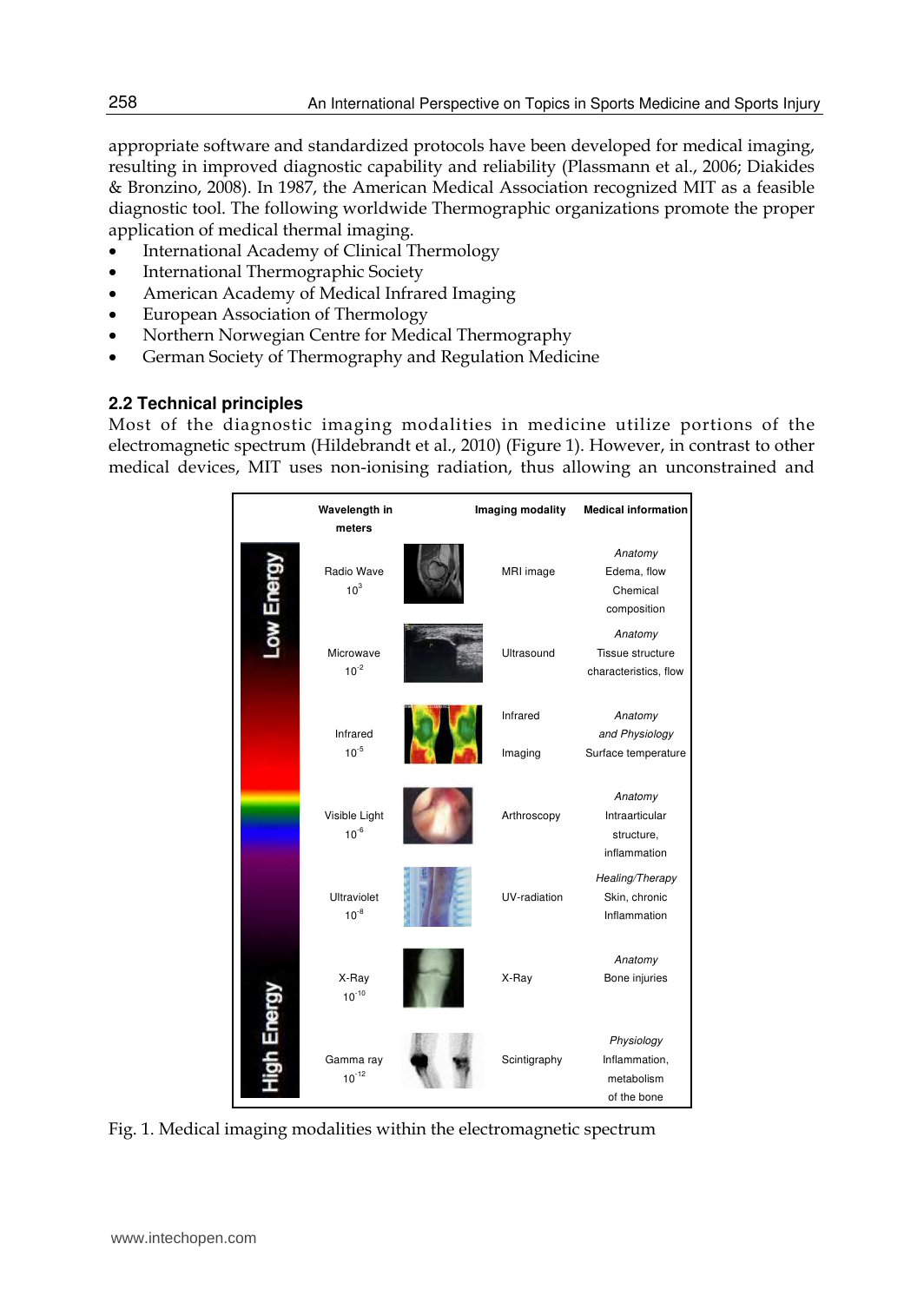harmless application in patients. Using infrared radiation, infrared cameras generate thermal images based on the amount of heat dissipated at the surface. Roughly 80% of the emitted infrared radiation of human skin is in the wavelength range of 8-15µm (Steketee, 1973). The technology operates in the long-wave infrared region and is a sophisticated way of receiving electromagnetic radiation and converting it into electrical signals. These signals are finally displayed and matched to colors on the screen for calculations. Modern focal plane array detectors ensure a stable image with high thermal resolution. Sensitivity and resolution are important parameters for medical devices (Plassmann et al., 2006). Highresolution cameras with focal plane arrays of 320×240 pixels, a thermal sensitivity less than 50mK and a spatial resolution of  $25-50\mu$ m ensure useful thermal and spatial details (Ring & Ammer, 2000). The resulting information can be used to provide instant feedback on the patient or athlete. Unlike other medical imaging modalities, MIT is not related to morphology. However, to study cutaneous circulation, the non-contact method of MIT was compared with other medical imaging modalities. Merla et al. (2007) calculated blood flow by using MIT and laser Doppler imaging (LDI) and showed that cutaneous blood perfusion values obtained from MIT correlate with those obtained by means of LDI and have the advantage of a better time resolution.

#### **2.3 Biological principles**

Human skin, with an emissivity (an object's ability to emit radiation) of 0.98, is almost equal to a black body radiator (Steketee, 1973). The physics of heat radiation and the physiology of thermoregulation in the human body make the reliable and valid interpretation of thermal images difficult. Skin temperature regulation is a complex system that depends on bloodflow rate, local structures of subcutaneous tissues and the activity of the sympathetic nervous system (Kellog & Pergola, 2000). However, there is evidence that the sympathetic nervous system is the primary regulator of blood circulation in the skin and is, therefore, the primary regulator of thermal emission (Charkoudian, 2003). Vasoconstriction and vasodilation of the blood vessels function to regulate blood flow in the skin. Thermoreceptors in the skin, also known as Ruffini corpuscles, recognize the ambient temperature. An increased temperature results in vasodilation, leading to increased blood flow to the skin, whereas vasoconstriction occurs by a decrease in temperature and results in reduced blood flow to the skin (Wallin, 1990). These physiological processes combine with heat transfer and thermoregulation in convection, conduction, radiation and sweat evaporation. Heat transfer by radiation is of great value in medicine (Blatteis, 1998). To date, the mechanism of thermoregulatory adaption to exercise is complex and not entirely understood.

### **3. MIT – What is its place in medicine?**

#### **3.1 Human medicine**

MIT is used in a variety of medical applications in the fields of neurology, oncology, orthopedics, and dermatology (Diakides & Bronzino, 2007). The technique has gained widespread use in breast cancer research (Arora et al., 2008; Ng, 2009; Kontos et al., 2011). Tumors are characterized by increased angiogenesis and, therefore, increased metabolic activity, leading to higher temperature gradients compared to surrounding tissue. In addition, MIT is well accepted in surgery. In aortic-coronary bypass surgery, it is possible to monitor the restart of blood flow through the coronary blood vessels (Wild et al., 2003). In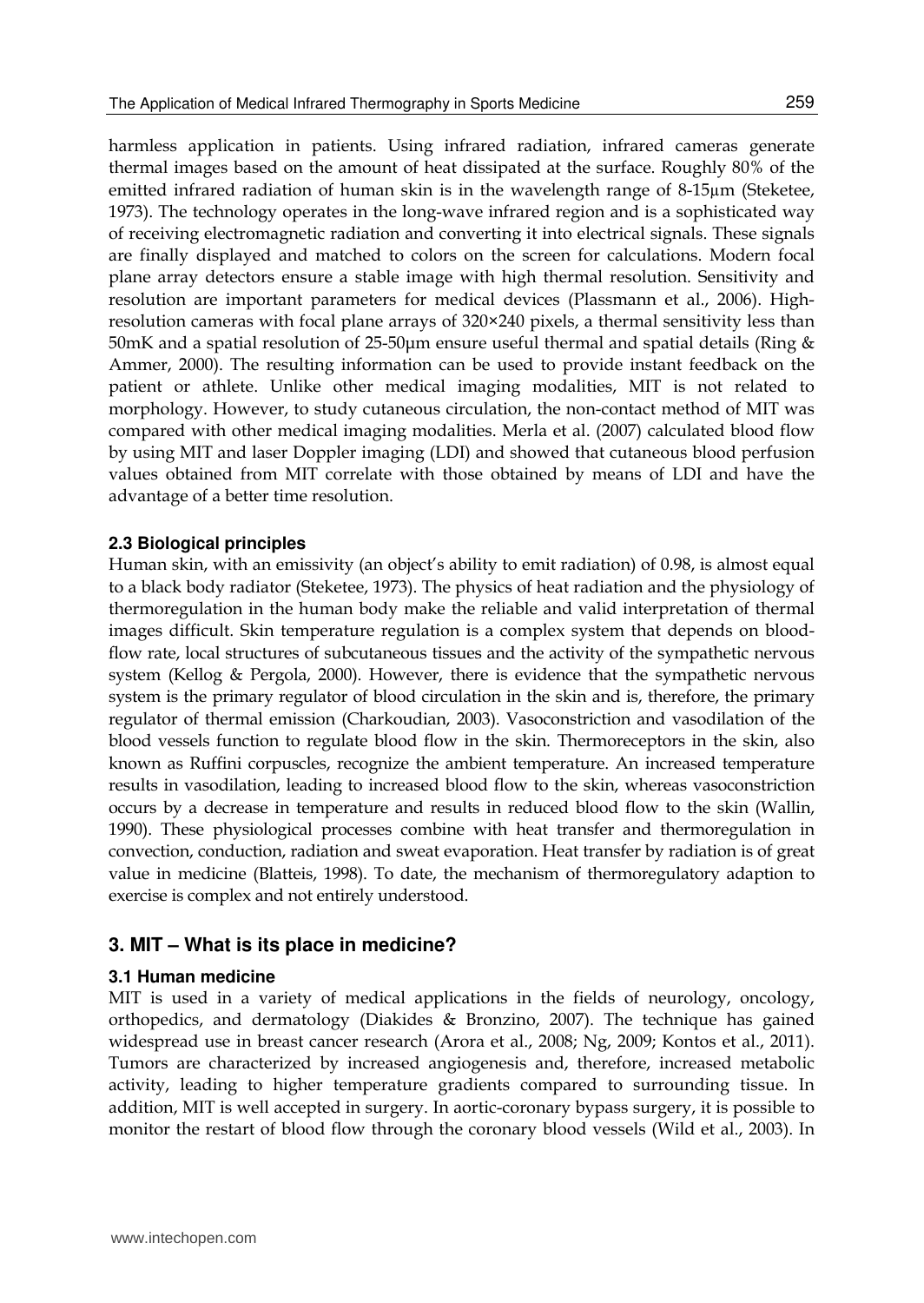plastic surgery, an infrared camera can evaluate the reperfusion of perforator flaps (de Weerd, 2006). For all medical areas, it should be noted that MIT, as an outcome measure, provides a visual map of the skin temperature distribution but cannot quantify absolute temperature values. In addition, MIT alone should not be used as a diagnostic tool; clinical examinations must be included for interpreting thermograms. Several global medical institutions are concerned about scientific work, and the practical application of MIT in medicine has lead to an increased number of publications in peer-reviewed journals. Figure 2 illustrates medical applications including relevant and recent studies.



Fig. 2. Recent medical applications of MIT

#### **3.2 Sports medicine**

MIT has been successfully utilized in the field of veterinary medicine to detect locomotion injuries in racehorses and to monitor their health status (Turner, 2000; Eddy et al., 2001). By using an infrared camera, Turner et al. (2000) examined tendonitis in race horses and detected hot spots before clinical evidence of swelling and lameness. However, research on human athletes is more rare. Sports medicine must provide high-quality care for athletes, and a modern approach for identifying risk factors and injury prevention should be of primary importance (Bruckner & Khan, 2006). Athletes are exposed to great physical stress in training and during competition. Overuse reactions are frequent; therefore, their early detection is important. Furthermore, early detection and localization of inflammation is a critical step in determining the appropriate treatment. Inflammation will usually cause a localized increase in skin temperature, thereby disturbing the "normal" symmetry. Nerve damage or disturbances to the autonomic nervous system may also cause a change and may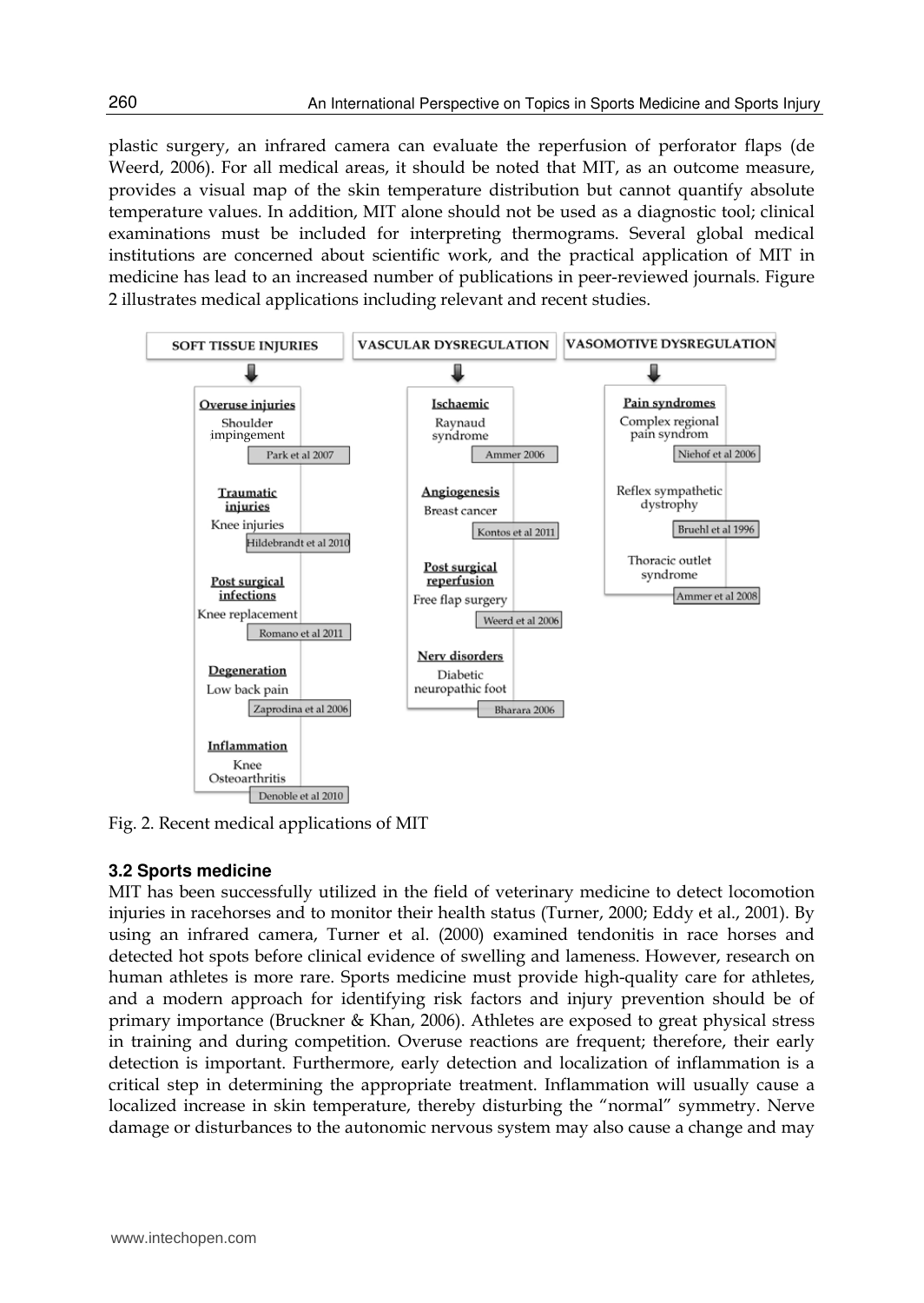lead to a localized cooling of the affected area. Because this is a remote sensing technique, it is possible to monitor body surface temperature during and after movement and thereby detect changes in skin temperature caused by the exercise or therapy (Ring & Ammer, 1998, Hardaker et al., 2007). Within the field of sports medicine, long-time sport specific changes in physiology and therefore thermoregulatory processes, as well as changes in anatomy such as muscle structures, needs to be considered.

#### **3.3 Standardization methods**

Modern state-of-the-art technology has made MIT a reliable measurement tool (Jiang et al., 2005). When used as an outcome measure it must satisfy the basic criteria of measurement. The quality of thermal imaging depends on the technical equipment and the experience of the examiner (Plassmann et al., 2006, Ring & Ammer, 2000). Proper care must be taken with standardization of the imaging procedure to avoid misinterpretation of the thermograms. Thermography societies provide protocols including examination recommendations and technical guidelines. The following aspects are considered:

- Control of Examination Room Conditions
- Patient Preparation
- Number of Studies and Views
- Equipment
- Patient Identification
- Thermogram Analysis

A thermogram represents the human skin temperature profile illustrated by a color spectrum. However, false colors do not necessarily represent a particular temperature. To standardize the analyses of medical thermograms used for fever detection, the International Standards Organization (ISO) recommended the use of the "rainbow" temperature scale (Figure 3a) that represents high temperatures with red colors and low temperature with blue colors. To visualize differences within similar tissues or structures, the "rainbow strong-contrast" scale can also be used (Figure 3b). When focusing on the vascular system, a gray color scale is preferred (Figure 3c).



**a.** "rainbow" **b.** "rainbow strong-contrast" **c.** "gray color"

Fig. 3. Temperature scales of thermograms

Image fusion (Figure 4a-c), merging the infrared image and a digital image, is another important step for reliable analyses. This technique allows better mapping of anatomical landmarks and therefore provides a precise definition of the region of interest (ROI).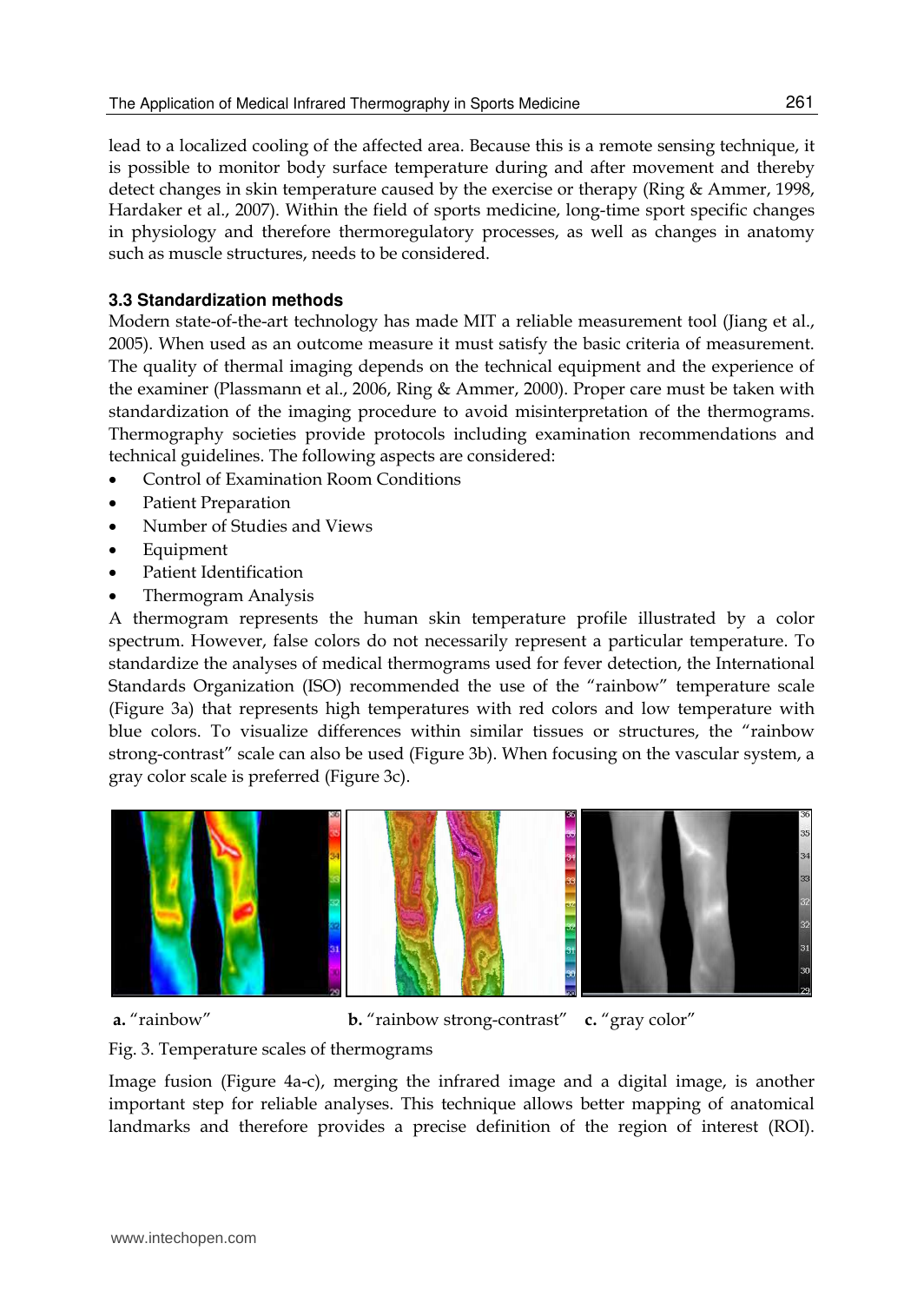Additional labeling of anatomical landmarks within the ROI provides consistency for repeated measurements.

To provide a standard for size, shape and placement of the ROI, a research group from the University of Glamorgan has proposed a protocol based on anatomical landmarks (Plassmann & Murawski, 2003; Ammer, 2008).



Fig. 4. Process of image fusion





**a.** digital image **b.** merged image **c.** infrared image

# **4. Applicability of MIT in clinical and athletic use**

Peripheral circulation plays an important role in tissue healing and thermoregulation. To interpret skin temperature changes following injuries (non-thermal stimuli) and exercise (internal stress stimuli), we need to understand the different physiological responses in the structures involved.

#### **4.1 Non-thermal stimuli / sport-specific case studies of injuries**

The following chapter focuses on case reports of specific sport injuries. Thermal images were taken with a modern infrared camera. Further technical details can be found in the article from Hildebrandt et al. (2010). Normal findings in human body skin temperature are a symmetrical distribution (Vardasca 2008; Selfe et al., 2008), and injury can affect this thermal symmetry. Figure 5 represents an example of a symmetrical temperature distribution of the knees from a healthy subject. On the anterior view (Figure 5a), the patella appears as a cold shield due to bony structure. The muscles of the upper and lower leg represent hot areas due to high metabolic activity in the muscles. The posterior aspect of the knee (Figure 5b) shows high temperature in the popliteal fossa because of the popliteal arteries and veins. From a qualitative point of view, side-to-side comparison shows a very symmetrical pattern. To define whether a thermogram is normal, a current project at the University of Glamorgan aimed to create a database of thermal images from different parts of the body from healthy subjects. Previous literature has shown that a difference of more than one degree centigrade between sides of the body may indicate a pathophysiological process (Selfe et al., 2008). However, long-time, observational data from injured and noninjured athletes needs to be investigated to define sports specific thermogrammes. An injury causes blood flow variations that then affect skin temperature. Many medical conditions are associated with regional vasodilation and constriction, hyperperfusion, hypervascularization and hypermetabolism that cause higher temperature profiles of the skin surface. Physicians need a deeper understanding of the biological nature of thermal signals and consistent thermal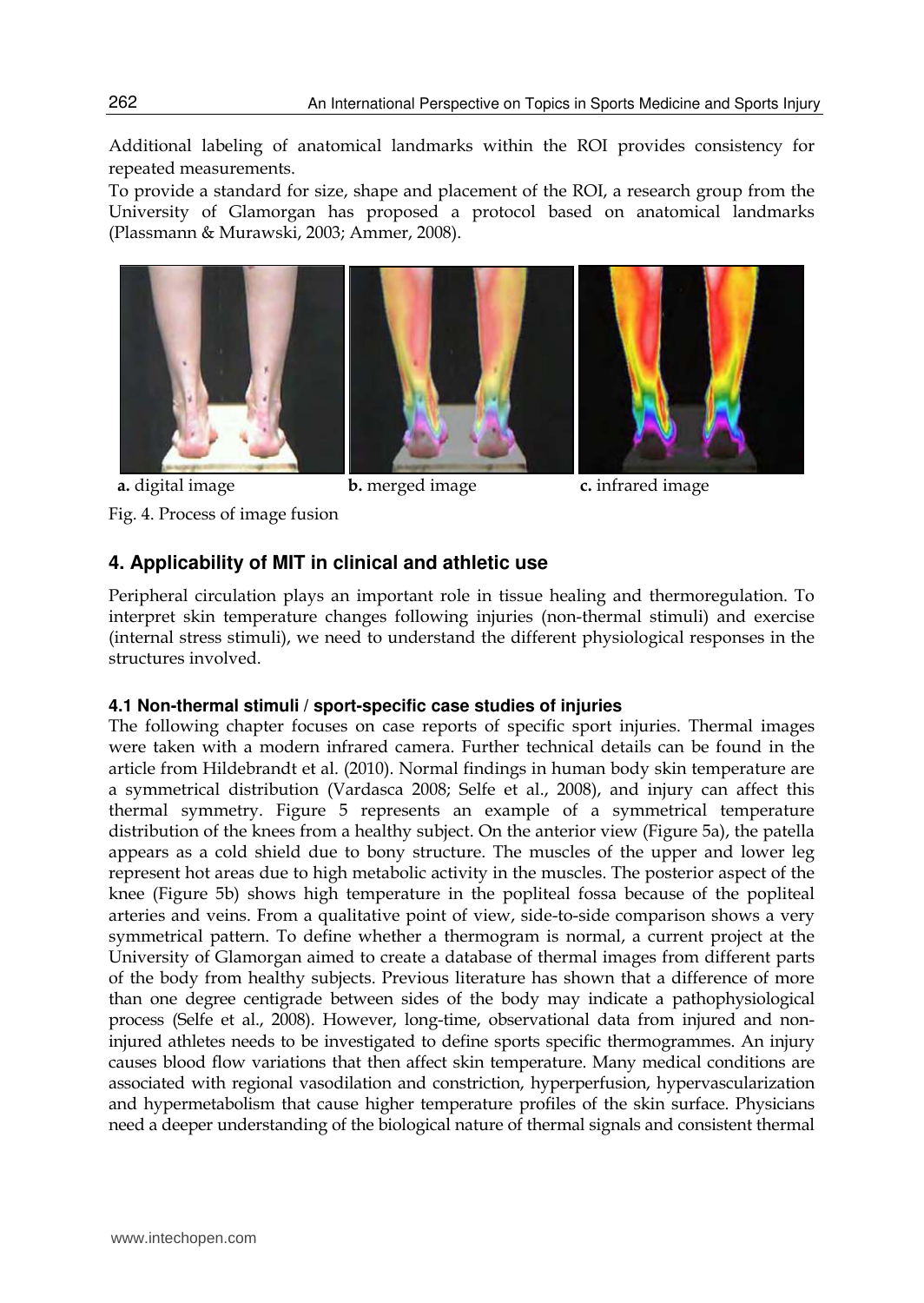alterations of sport specific injuries for early intervention and correct treatment. In addition, the natural healing process of traumatic and overuse injuries can be easily monitored by using thermal imaging. However, this requires the comparison of baseline images prior to and following an injury.



 **a**. anterior aspect **b.** posterior aspect Fig. 5. Infrared image of healthy knee

# **4.1.1 Overuse injuries**

## FOOTBALL

High-intensity training combined with frequent competition pushes the locomotor system to its anatomical and physiological limits. Woods et al. (2002) stated that young football players are at a greater risk of minor injuries, overuse injuries, lower leg injuries and muscle strains during the preseason period. We conducted preseason measurements of 25 football players (mean age 17.6± 3.9 years, height 176.1± 8.1 cm, mass 67.8±9.1 kg) from a Football Academy. Fifty two percent of the athletes reported no injuries, 28% had an overuse injury and 20% sustained a traumatic injury within the previous 6 months. The following example shows a non-acute overuse injury of a 17-year old football player. He was diagnosed with recurrent medial shin splint on his left leg and was asymptomatic when the baseline images were taken (Figure 6a). However, the area of referred pain on the left leg matches the area of



 **a.** pre-exercise **b.** post-exercise

Fig. 6. Infrared image of the anterior aspect of the knee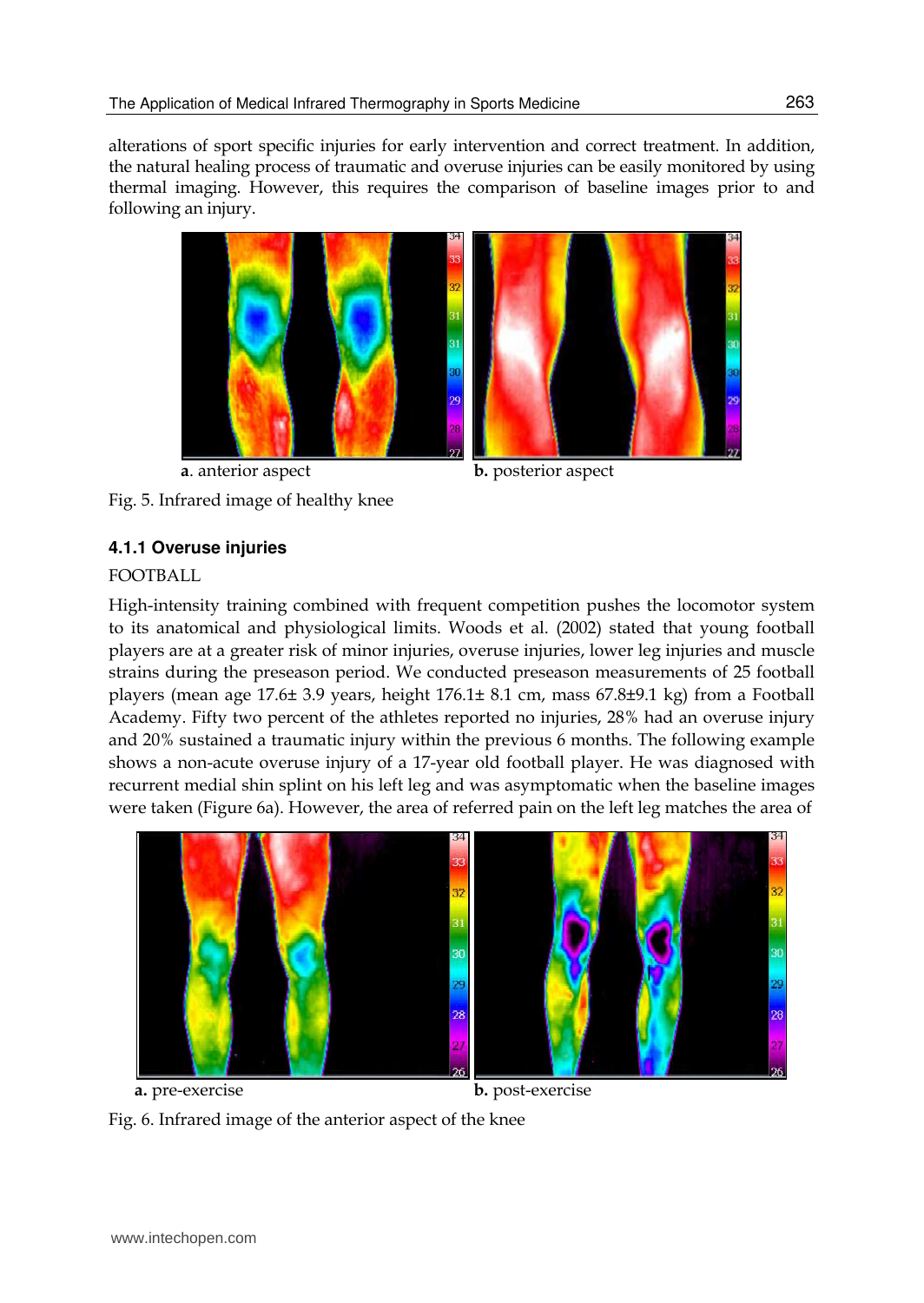cooler skin along the tibiae. This problem became even more visible following a sportspecific warm up program, indicating a low metabolic activity around the affected structures (Figure 6b). In addition, the athlete had a history of osteochondrosis at the tibial tuberosity of both knees. Especially following exercise, the tibial tuberosity on both knees appeared as a cold area.

The following example of a 25-year old professional football player represents an incidental finding. Images were taken within the scope of a team screening. On the injury questionnaire, no acute problems were reported. Upon enquiry no signs of venous disease were reported. However, the subject´s right greater saphenous vein appeared very clearly as an area of increased warmth on the thermogram that may indicate a vascular dilatation with beginning venous insufficiency (Figure 7). Further observational research will determine if this abnormality predict future problems prior to the onset of symptoms.



Fig. 7. Infrared image of the medial aspect of the right leg

The thermogram of a 26-year old professional football player represents a problem in the Achilles region (Figure 8). This athlete reported a feeling of morning stiffness on the musculotendinosus junction on his left leg. The thermograms showed a side-to-side difference in the affected area of 1.7° C.



Fig. 8. Infrared image from the dorsal view of the lower leg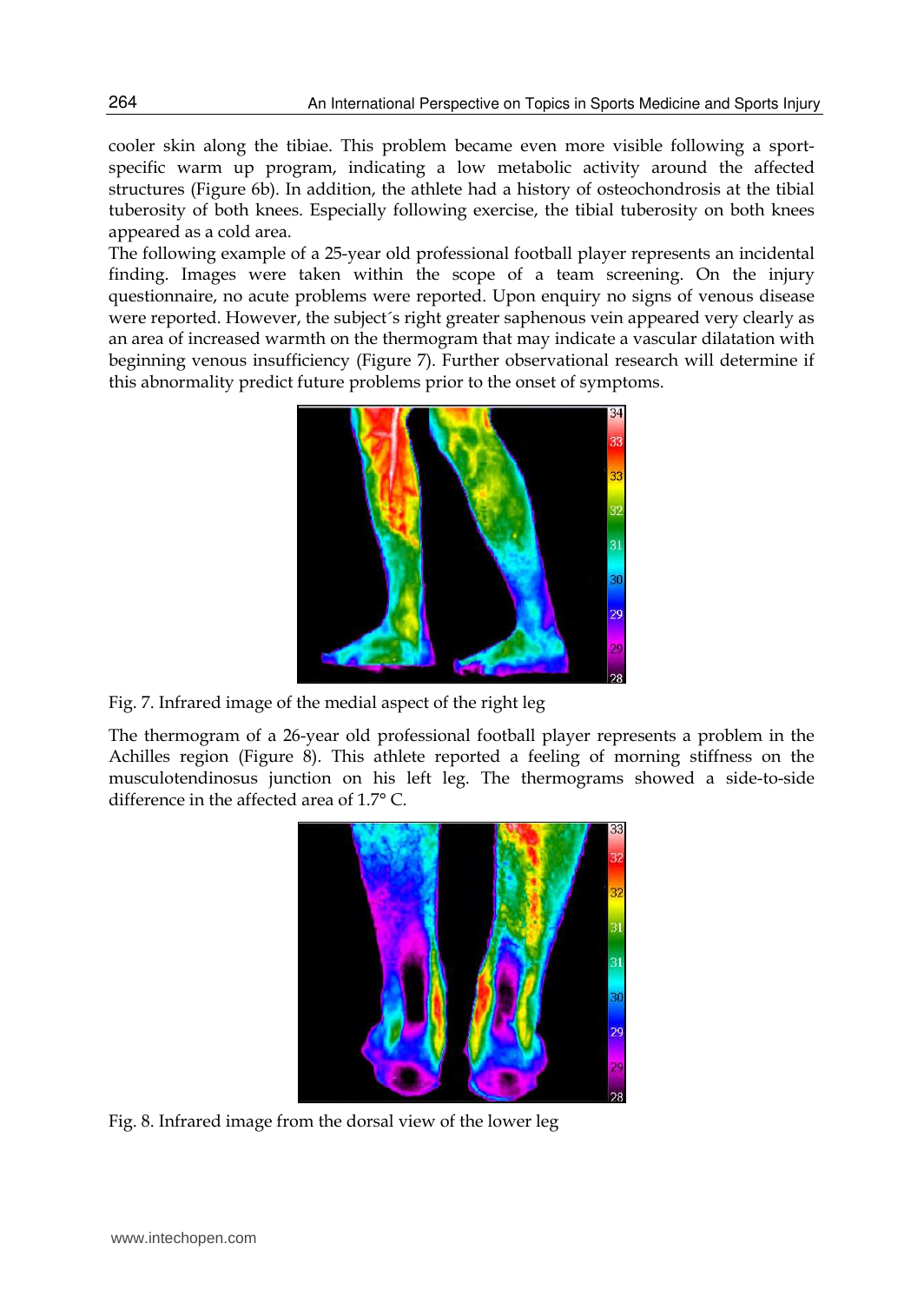#### RUNNING

Epidemiological studies have shown an alarmingly high incidence of knee, foot, ankle and lower leg injuries in recreational and competitive runners. Most of these injuries were overuse injuries including stress fractures, shin splints, patellar tendinitis and, most prevalently Achilles tendinitis (Hreljac, 2005). The following thermograms were taken of a 22-year old competitive middle distance runner who runs 40-100km a week (Figure 9). He reported pain in his right Achilles tendon that occurs gradually, especially during exercise. The athlete was diagnosed with midportion Achilles tendinopathy with mild morphological abnormalities. At the time the images were taken, there was a small but noticeable pain at rest and no swelling. The average temperature of the ROI on the right side was 1.6° C lower compared to the non-affected side. The lower temperature may indicate lower metabolic activity due to affected tissue with a loss of normal fiber structure.



Fig. 9. Infrared image from the dorsal view of the lower legs with ROI

Following a treatment period of 8.5 weeks, including electro-physical and physiotherapeutic treatment, thermograms were taken again under resting conditions (Figure 10a) and following a 45-minute run of low intensity (Figure 10b). The side-to-side temperature difference dropped to 0.6°C before exercise, indicating better metabolic activity of the affected side. Following exercise, the right Achilles tendon junction was colder compared to the left one, with a temperature difference of 1.0°C. The athlete reported no pain at rest or following exercise. The regular treatment seemed to improve the Achilles tendon metabolism. However, the impaired metabolic activity following the sport-specific exercise needs to be further addressed with continuing therapy to prevent recurrent problems.



Fig. 10. Infrared image of the lower legs with ROI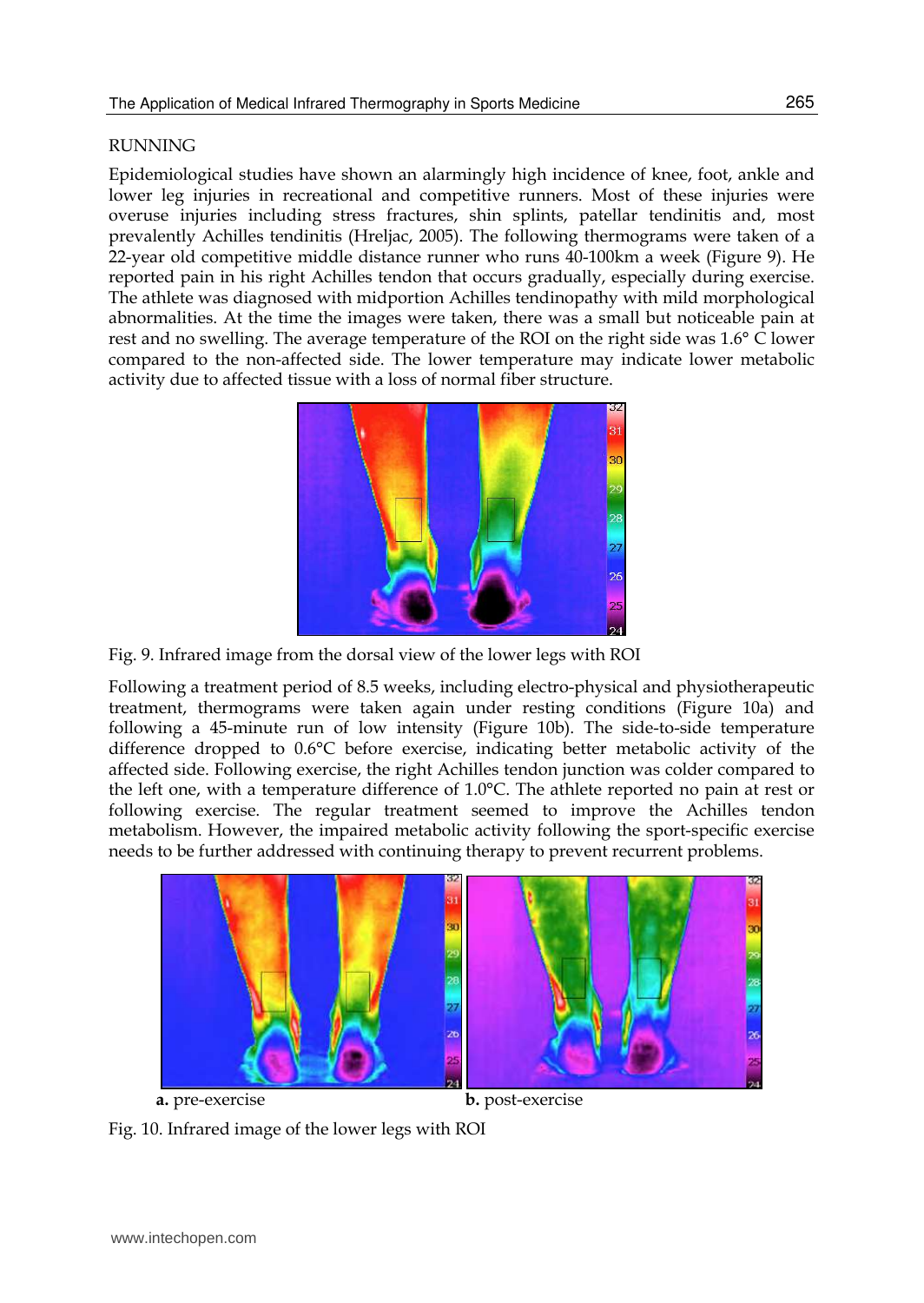#### **SWIMMING**

A study, by Sein and co-workers in 2008, investigated shoulder pain in elite swimmers and found that 91% of the swimmers reported shoulder pain; moreover, 84% of the athletes demonstrated a positive impingement sign. The following thermal image was taken of a 27 year-old elite female swimmer under resting conditions (Figure 11). Following a highvolume swimming program, she reported pain and stiffness in both shoulders. With her right arm, she had difficulty reaching behind her back. The clinical examination confirmed overloading of the supraspinatus tendon and general stiffness of the shoulder muscles on both sides. The thermal image shows a hot area above the right deltoid muscle and a hot spot on both shoulders in the region of the humeral head, near the insertion of the supraspinatus muscle. Based on healthy baseline thermal images, MIT should be used to further monitor pathophysiological thermal changes during high-volume swim training prior to the onset of symptoms.



**a.** right shoulder **b.** left shoulder



#### YOUTH SPORTS

A common problem, predominantly in young, male athletes is the occurrence of enthesopathy of the ligamentum patellae (Gholve et al., 2007). This insertion tendinitis, caused by repetitive mechanical strain of the patella tendon, is characterized by pain, swelling and tenderness above the tibial tuberosity (Brukner & Khan, 2006). Thermal images clearly show a hyperthermic area above the tibial tuberosity (Figure 12). Long term evaluation of affected athletes from alpine skiing  $(n=7)$ , football  $(n=3)$ , running  $(n=2)$  and tennis (n=1), who showed acute symptoms in one leg, revealed a side-to-side temperature difference of 1.1 $^{\circ}$ C (± 0.71  $^{\circ}$ C). The technique provides a quick screening tool and should be used as a first-line detection tool prior to ultrasound or conventional X-rays.



Fig. 12. Infrared images from athletes with enthesopathy of the ligamentum patellae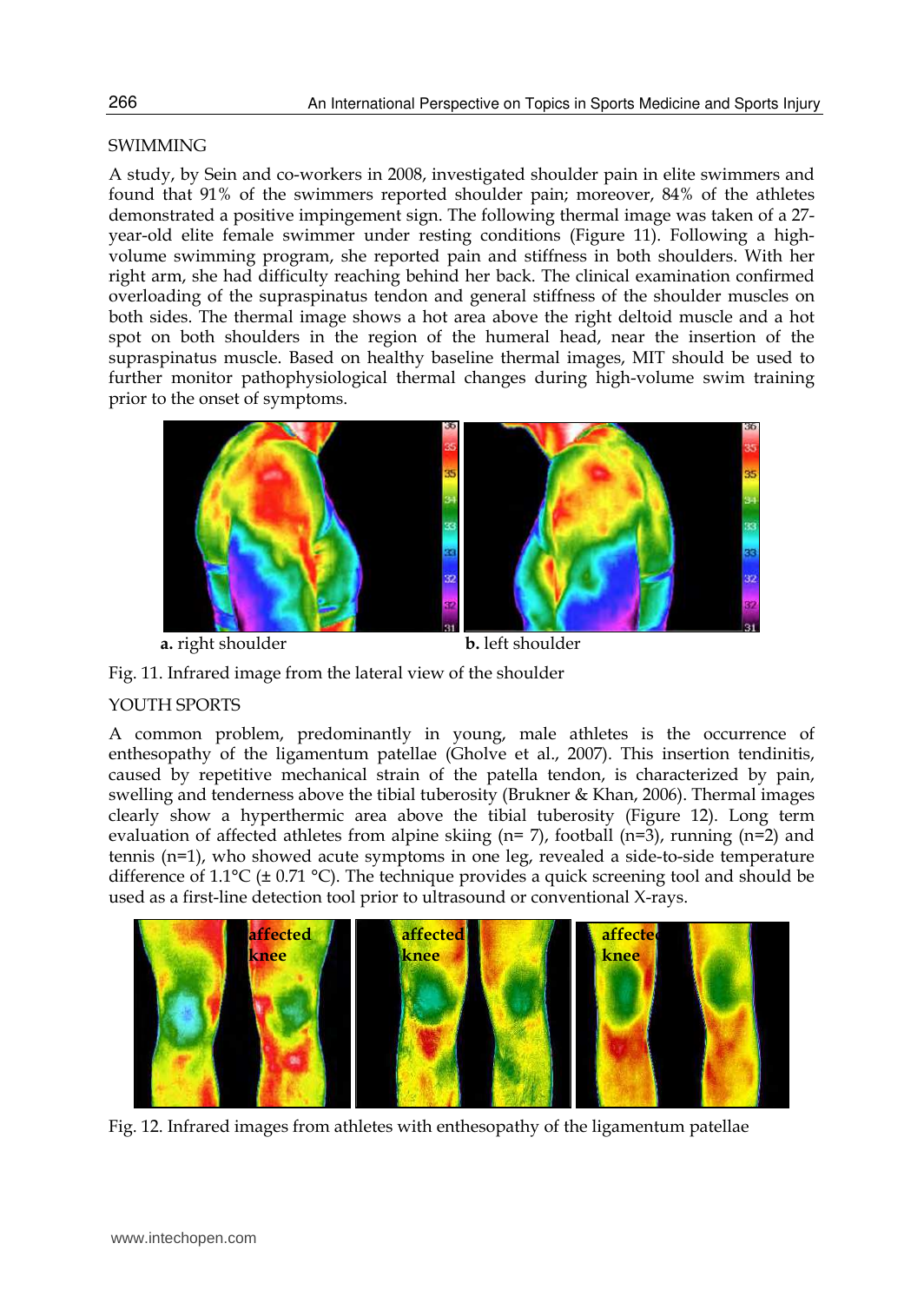#### **4.1.2 Traumatic injuries**

Traumatic injuries usually involve a long, costly rehabilitation period, and they are challenging for the athlete. An injured athlete is under pressure to return to competition as soon as possible. High-quality treatment can reduce the duration and negative impact of the rehabilitation period. It is well known that richly vascularized areas heal faster compared to poorly vascularized areas (Singer et al., 1999). MIT may give information about the state of vascularization and the on-going healing process to ensure the most effective treatment and provide recovery information to decrease the likelihood of re-injury by returning to the sport too quickly.

#### ALPINE SKIING

Knee injuries, especially ruptures of the anterior cruciate ligament (ACL), represent a significant problem in professional alpine skiing (Flørenes et al., 2009) as illustrated by the case of a 21-year-old skier. At 16 years the skier ruptured his left anterior cruciate ligament, medial collateral ligament and the medial meniscus. Since that time, he has suffered from periodic pain, predominantly around the patellae. At age 20 years he was diagnosed with articular cartilage, damage grade three. According to the International Cartilage Repair Society, grade three indicates that the lesion affects more than 50% of the cartilage layer. The average temperature difference of the left patellae was found to be 1.6°C lower compared to the right side (Figure 13). The temperature difference from the area above the upper kneecap showed a side difference of 1.2°C, indicating poor metabolic activity of the lower quadriceps muscle under resting conditions.



Fig. 13. Infrared image from the anterior view of the knees

### TRIATHLON

The incidence of tendon ruptures has increased in recreational sport activities, with the highest incidence in older age groups (Clayton et al., 2008). However, Rettig et al. (2005) stated that the potential risk of re-rupture is highest in athletes younger than 30 years of age. The infrared images below were taken of a 26-year old triathlete, 6 months following a complete rupture and direct operation of his right Achilles tendon (Figure 14). When the images were taken, he was reffered with mild pain that was exercise dependent and a feeling of numbness in the outer toes. The ongoing healing process did not seem to be sufficiently complete. The temperature difference of an area from the upper Achilles tendon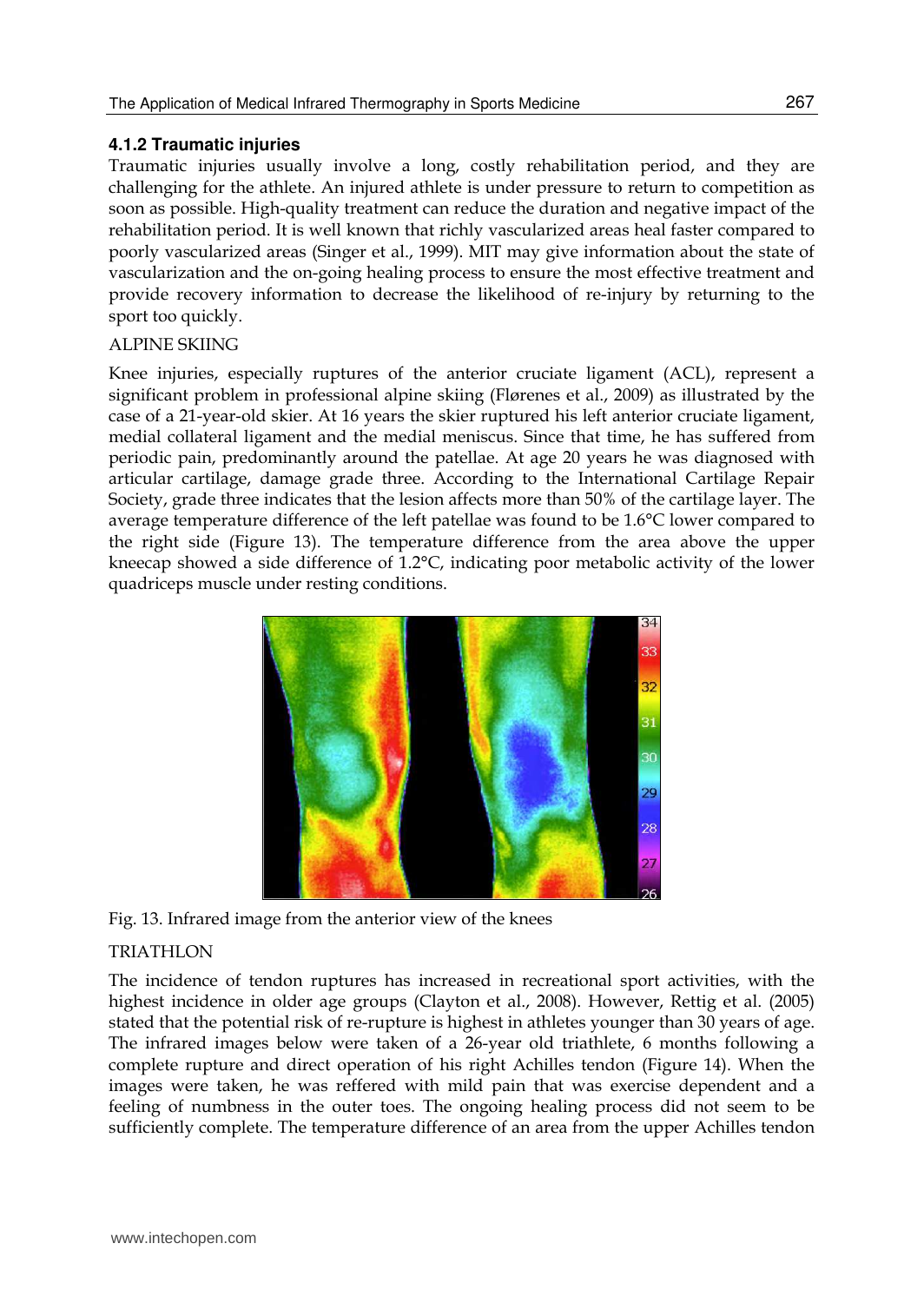to the muscle belly of the musculus triceps surae was found to be 1.6°C, suggesting delayed healing with impaired circulation. In particular the cooler area of the musculotendinous junction should be considered further within physiotherapeutic treatment.



Fig. 14. Infrared image posterior view of lower leg

The area of numbness becomes visible through a clear hypothermia on the affected toes and must be a target of further rehabilitation (Figure 15a,b). Future research will determine if tissue remodeling is still on-going after symptoms disappear.



 **a.** left foot **b.** right foot

Fig. 15. Infrared image of the lateral view of the foot

# **4.1.3 Static versus dynamic measurements**

Baseline recordings, following a sport-specific strain, should be conducted to visualize thermal regulatory processes. Regarding infrared images of overuse injuries, repeated measurements following sport-specific exercise will clarify if symptom-free asymmetrical temperature distributions are predictive for presymptomatic identification of initiating overuse reactions. The following example of an 18-year old football player indicates a presymptomatic thermal abnormality during pre-season measurement. The thermogram at rest demonstrated symmetrical patterns (Figure 16a). Following sport-specific exercise, local side differences on the knee were visible (Figure 16b). The athlete reported no pain at that time.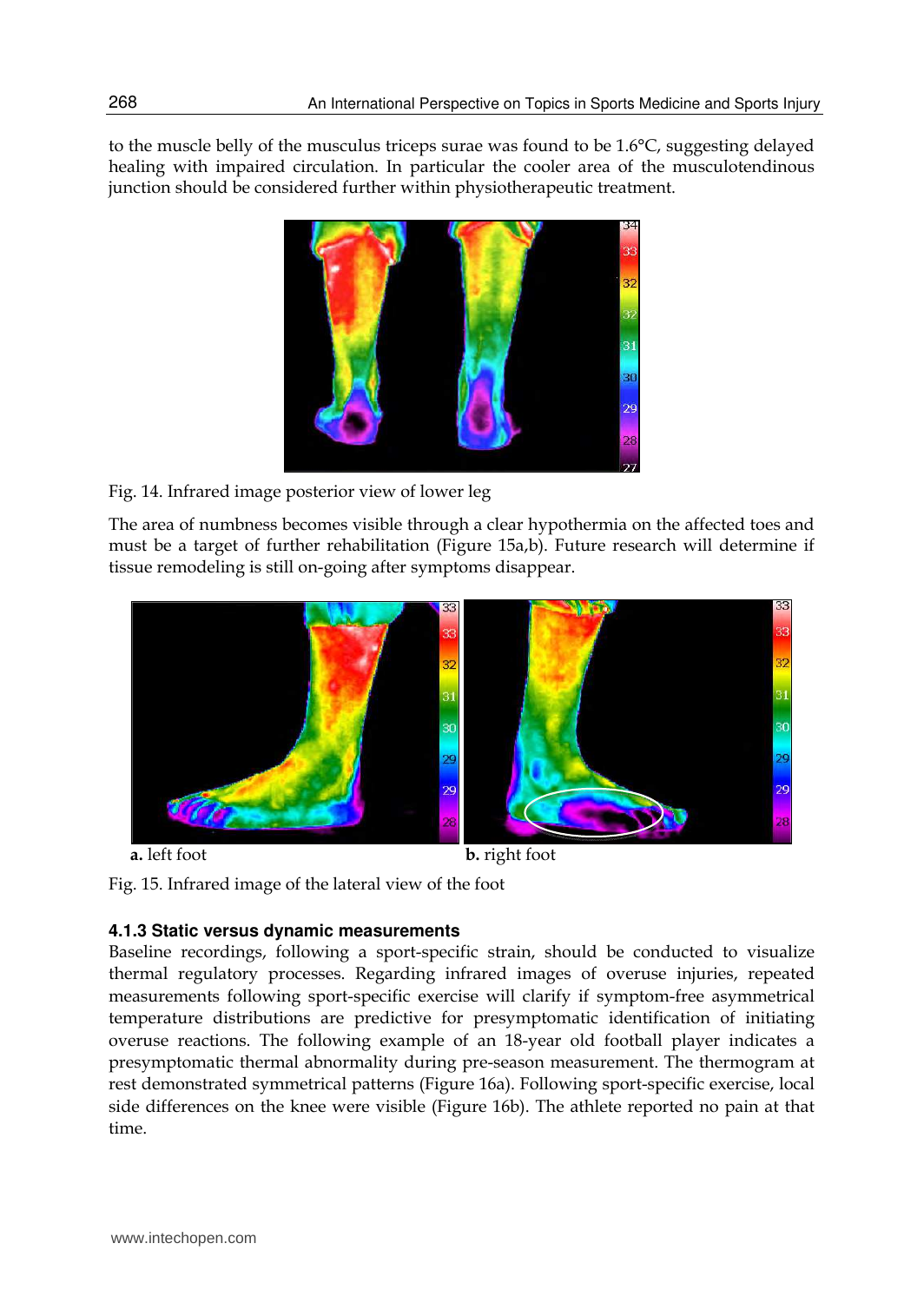However, during the season, he reported a feeling of load-dependent, diffuse knee pain in his left leg. The medical examination confirmed a low threshold for pressure on the medial aspect of the knee. No clear diagnosis could be confirmed, indicating a local overuse reaction. Excessive stress should be administered with caution.



 **a.** pre-exercise **b.** post-exercise



### **4.2 Thermal stimuli- time sequential images following different exercise**

Physical exercise and repetitive strain is a challenge to thermal homeostasis. During exercise, the thermoregulatory control of blood flow in the skin is important to maintain normal body temperature and leads to changes in hemodynamics, and, therefore, thermal signals (Kenney & Johnson, 1991). Using state-of-the art infrared sensor technology, cutaneous temperature changes during exercise can be evaluated. Skin blood flow is predominantly regulated by neural regulation (Thomas & Segal, 2004). By taking timesequential images of exercise, the immediate response of the sympathetic nervous system via the somatocutaneous reflex can be visualized. The investigation of infrared images taken before and after sport-specific exercise may further determine the applicability of MIT to investigate the physiology of biological tissue. Furthermore systemic cutaneous blood flow regulation can be monitored as a function of exercise type, duration and intensity.

AEROBIC VERSUS ANAEROBIC EXERCISE

The mechanism of homeostasis during exercise is guaranteed through multiple functions, such as cardiac processes, peripheral circulatory control, blood pressure regulation and temperature control (Berne & Levy, 2000). A better understanding of the cutaneous circulation, and, therefore, the control of blood flow during exercise is a challenge in integrative physiology (Kellog & Pérgola, 2000). We investigated thermal characteristics of aerobic and anaerobic bicycle exercise to predict evidence of altered perfusion. Twelve athletic males (mean age  $26.0 \pm 2.7$  years, height 177.2cm  $\pm$  4.3 cm, mass 71.1  $\pm$  8.4 kg) performed both, anaerobic exercise (5 minutes, 80rpm, 90%HRmax) and aerobic exercise (45 minutes, 80rpm, 60%HRmax) under thermo-neutral conditions.

Images were taken prior to (Figure 17a) and immediately following aerobic (Figure 17b) and anaerobic exercise (Figure 17c). The ROI was defined above the middle portion of the M. quadriceps. The temperature above the exercising muscle increased following aerobic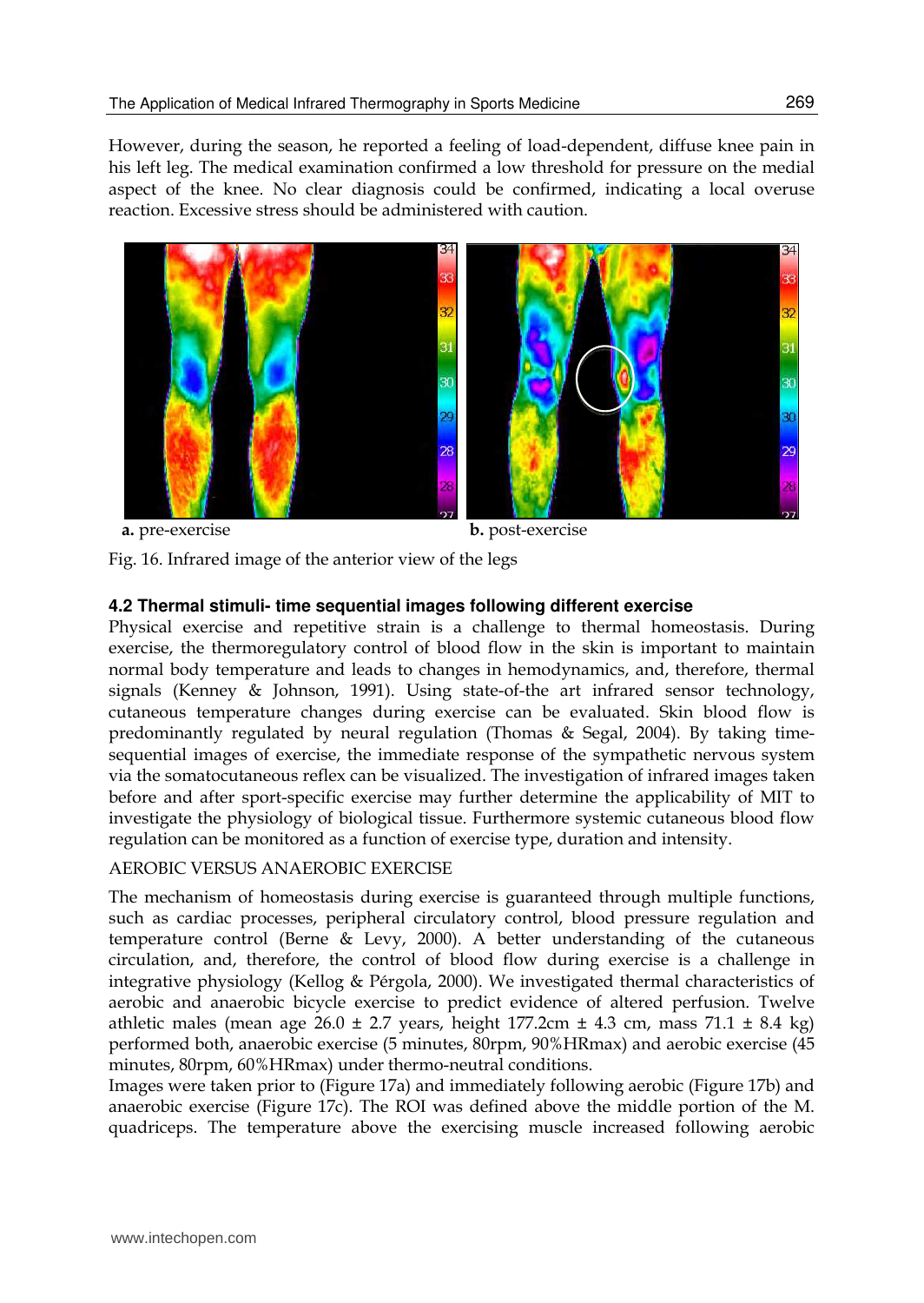exercise (0.7 $^{\circ}$ C, p=0.215) and decreased following anaerobic exercise (-1.5 $^{\circ}$ C, p=0.094). In addition hot colored dots over the thigh occurred after aerobic exercise. To meet the increased metabolic demand of active muscles, short- term, intense exercise leads to a redistribution of blood flow away from inactive tissues such as the skin, to exercising muscles through the vasoconstrictor system (Kenney & Johnson, 1991). This process explained the marginal skin temperature decrease following anaerobic exercise. From a clinical point of view, this observation becomes interesting for patients with compromised cardiac function. As previously reported, these patients showed a higher magnitude of vasoconstriction compared to a healthy group, suggesting that the initial reflex vasoconstriction may be linked to cardiovascular functional capacity (Zelis et al., 1969). With continuing exercise, the body core temperature begins to rise. When internal temperature increases toward a threshold, a regulating system starts to stimulate thermo- sensitive neurons in the central nervous system. This triggering of cutaneous vasodilation ensures the transfer of metabolic heat from the core to the skin (Charkoudian, 2003). The present study showed that the competing system of thermoregulatory drive for cutaneous vasodilation and the non-thermoregulatory drive for cutaneous vasoconstriction could be visualized by using MIT. As previously reported, the interactive control system, as a normal function of dynamic muscular exercise, seems to dependent upon the intensity and duration. The multiple hot spots seen on the thigh (Figure 17b) illustrate the so-called perforating blood vessels that originate in deeper lying tissue. The vasoconstrictor mechanism at the beginning of the exercise is mainly in the skin blood vessels, whereas the perforator vessels are less affected. As exercise duration increases, they contribute to the rewarming of the skin (Merla et al., 2010). The identification of a skin thermographic map of perforator vessels that includes their perfusion area can be important to define individual anatomy of certain tissues (Salmon et al., 1988). Further research should examine the time-course of thermal changes by taking multiple images during and following an exercise. In addition, the relationship between thermal changes, aerobic capacity and performance may further determine different functional states of the body dependent on intensity and duration.



Fig. 17. Infrared images of the anterior aspect of lower legs

### **5. Conclusion**

High-quality scientific work with modern 21st-century technology coupled with a better understanding of the regulation of skin blood flow has improved the capability of MIT in medical use. Our research findings suggest that the most beneficial output of MIT seems to be in the screening of athletes for overuse injuries. We suggest combining baseline images with images taken following sport-specific exercise to provoke sufficient thermal alterations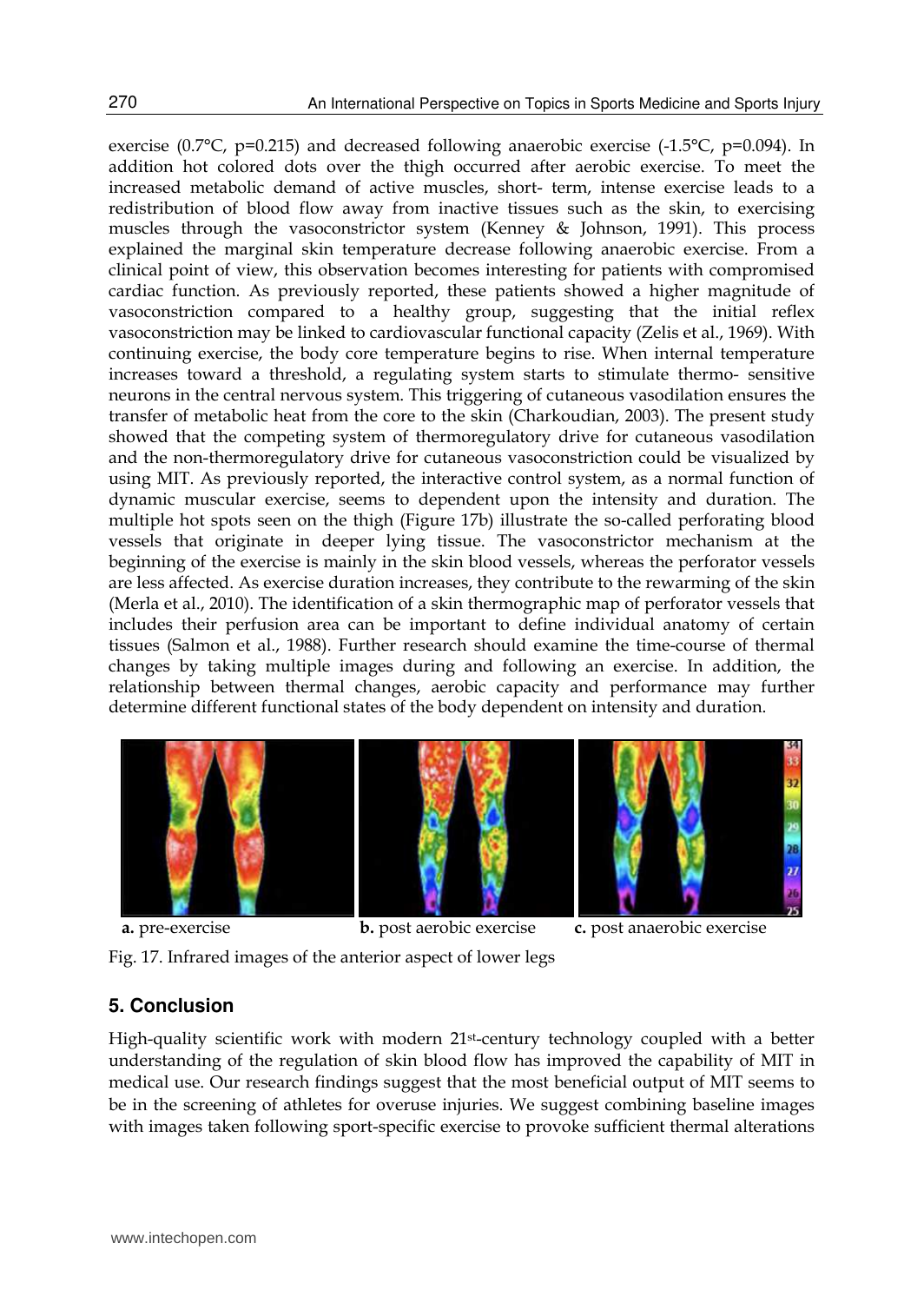in the tissues. A main challenge is to combine the anatomical and physiological information demonstrated by the thermal pattern of the skin. The biological nature of thermal signals and consistent thermal alterations of different sport-specific injuries should be further addressed. Thermal screening of injured and non-injured athletes is the first step to create a sport-specific database with individual thermograms. Repeated follow-up measurements during the sport season will further clarify the link between asymmetrical temperature distributions, pathophysiological changes on the skin surface and the extent of injury. The long-term aim is to create a knowledge-based database of thermograms of overuse and traumatic injuries. However, it should be considered that within a certain time span, different pathologies could alter their patterns of temperature. A deeper understanding of the different time courses of injuries is important to clarify the benefit of MIT in injury management and to define whether a thermogram is "normal" or not. In terms of quantification of side-to side differences within a defined ROI, it is important to use the medical analysis function of image fusion. The main advantage of MIT is its safety, however, the disadvantage of MIT results from its physical limitations. The non-radiating, two-dimensional technique provides information about surface structures. A conclusion of processes in deeper tissues needs to be further investigated by combining different medical imaging modalities. In addition, it must be clearly stated that the aim of MIT use in sports medicine is not to be a substitute for clinical examination, but to enhance and support it. It can be concluded that MIT is a reliable, low-cost detection tool that should be applied for pre-scanning athletes.

#### **6. References**

- Ammer, K. (2006). Diagnosis of Raynaud´s phenomen by thermography. *Skin Research and Technology*, Vol.2, No.4, pp. 182-185, ISSN 0909-752X
- Ammer, K. (2008). The Glamorgan Protocol for recording and evaluation of thermal images of the human body. *Thermology International*, Vol.18, No.4, pp. 125-144, ISSN1560- 604X
- Ammer, K. (2008). The sensitivity of infrared imaging for diagnosing Raynaud´s phenomenon or Thoracic Outlet Syndrome is dependent on the method of temperature extraction from thermal images. *Thermology International*, Vol.18, No. 3, pp.81-88, ISSN1560-604X
- Arora, N.; Martins, D.; Ruggerio, D.; Tousimis, E.; Swistel, A.J.; Osborne, M.P.& Simmons, R.M. (2008). Effectiveness of a noninvasive digital infrared thermal imaging system in the detection of breast cancer. *The American Journal of Surgery,* Vol.196, No.4, pp. 523-526, ISSN 0002- 9610
- Berne, R.M. & Levy, M.N. (2000). *Principles of Physiology*. Third Edition, Mosby, ISBN 84- 8174-550-2, St. Louis
- Bharara, M. (2006). Thermography and Thermometry in the Assessment of Diabetic Neuropathic Foot: A Case for furthering the role of thermal techniques. *The International Journal of Lower Extremity Wounds*, Vol.5, No.4, pp. 250-260, ISSN 1534- 7346
- Blatteis, C.M. (1998). *Physiology and pathophysiology of temperature regulation*. First edition, World scientific printers, ISBN 981-02-3172-5, Singapore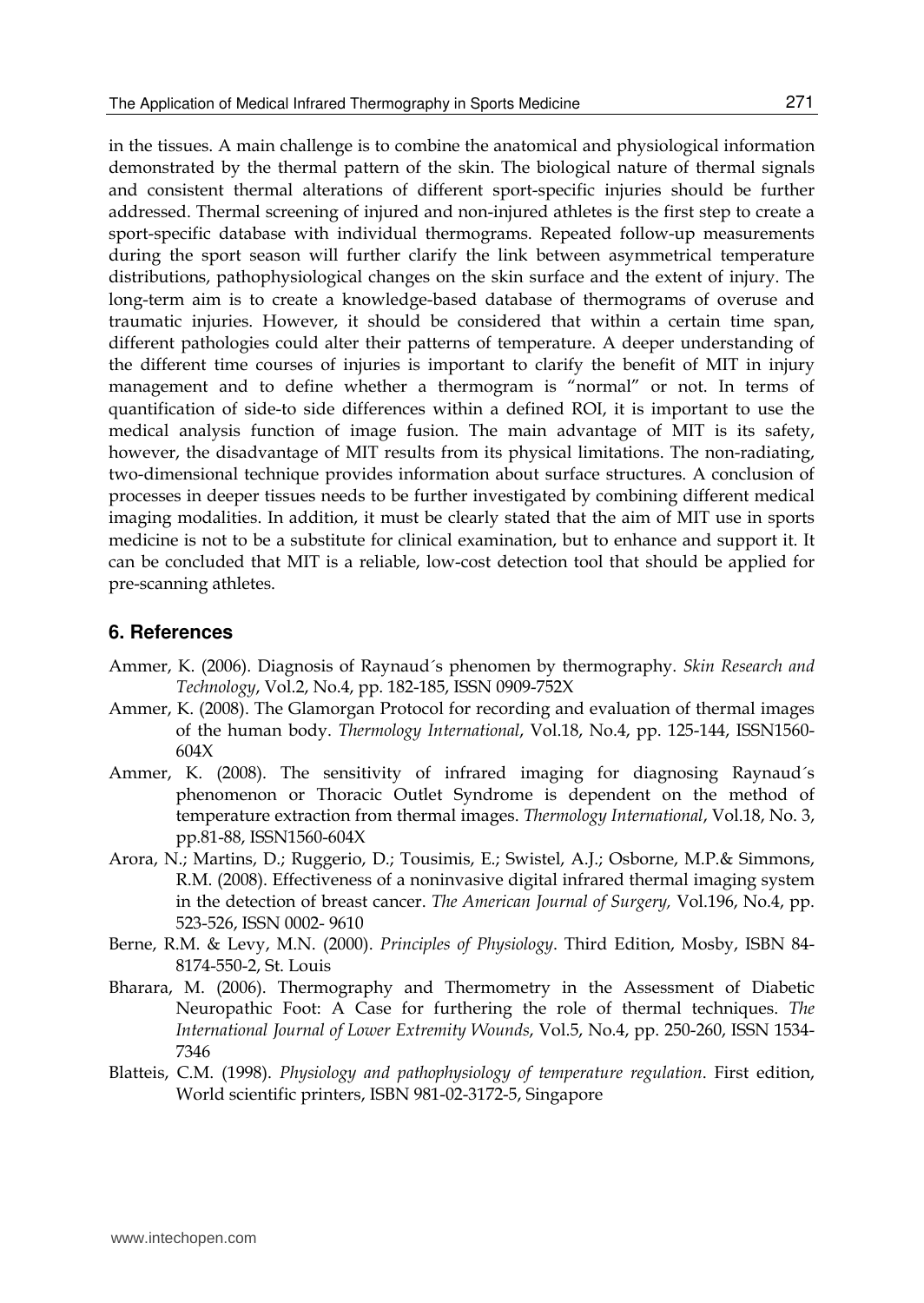- Bruckner, P. & Khan, K. (2006). Fundamental principals, In: *Clinical Sports Medicine*. Third edition. Bruckner, P; Khan, K pp. 3-7, McGraw-Hill Medical Publishing Division, ISBN 0070278997, Canada
- Bruehl, S.; Lubenow, T.; Nath, H. & Ivankovich, O. (1996). Validation of Thermography in the Diagnosis of Reflex Sympathetic Dystrophy. *Clinical Journal of Pain,* Vol.12, No.4, pp. 316-325, ISSN 07498047
- Charkoudian, N. (2003). Skin blood flow in adult human thermoregulation: how it works, when it does not and why. *Mayo Clinic Proceedings,* Vol*.*78, No.5, pp. 603-612, ISSN 0025-6196
- Clayton, R.A.E. & Court-Brown, C.M. (2008). The epidemiology of musculoskeletal tendinous and ligamentous injuries. *Injury*, Vol.39, No.12, pp.1338-1344, ISSN 0020- 1383
- Cochrane, D.J.; Sanard, S.R.; Firth, E.C. & Rittweger, J. (2010). Comparing Muscle Temperature during static and dynamic Squatting with and without Whole- Body Vibration. *Clinical Physiology and Functional Imaging*, Vol.30, No.4, pp. 223-229, ISSN 1475-0961
- Denoble, A.E.; Hall, N.; Pieper, C.F. & Kraus, V.P. (2010). Patellar skin surface temperature by thermography reflects knee osteoarthritis. *Clinical medicine insights. Arthritis and musculoskeletal disorders*, Vol.3, No.1, pp. 69-75, ISSN 11795441
- Diakides, N.A. & Bronzino J.D. (2008). *Medical Infrared Imaging*, First Edition, CRC Press, ISBN 0849390272, Broken
- de Weerd, L.; Mercer J. & Setså, L. (2006). Intraoperative Dynamic Infrared Thermography and Free-Flap Surgery. *Annals of Plastic Surgery,* Vol.57, No.3, pp. 279-284, ISSN 01487043
- Eddy, A.L.; Van Hoogmoed, L.M. & Snyder, J.R. (2001). The role of Thermography in the Management of Equine Lameness. *The Veterinary Journal,* Vol.162, No.3, pp. 172- 181, ISSN 1090-0233
- Elliot, R.L. & Head, J.F. (1999). Medical infrared imaging in the twenty-first century. *Thermology International,* Vol.9., No.4, pp. 111, ISSN 1560-604X
- Flørenes, T.W.; Bere, T.; Nordsletten, L. Heir, S. & Bahr, R. (2009). Injuries among male and female world cup alpine skiers. *British Journal of Sports Medicine,* Vol.43, No.13, pp. 973-978, ISSN 0306-3674
- Gholve, P.; Scher, D.; Khakharia, S.; Widmann, R. & Green, D. (2007). Osgood Schlatter syndrome. *Current Opinion in Pediatrics*, Vol.19, No.1, pp. 44-50, ISSN 1531-698X
- Hardaker, N.J.; Moss, A.D.; Richards, J.; Jarvis, S.; McEwan, C. & Selfe, J. (2007). The relationship between skin surface temperature measured via non-contact thermal imaging and intra-muscular temperature of the rectus femoris muscle. *Thermology International*, Vol.17, No.2; pp. 45-50, ISSN 1560-604X
- Hildebrandt, C.; Ammer, K. & Raschner, C. (2010). An Overview of Recent Application of Medical Infrared Thermography in Sports Medicine in Austria. *Sensors*, Vol.10, No.5, pp. 4700-4715, ISSN 1424-8220
- Hreljac, A. (2005). Etiology, prevention and early intervention of overuse injuries in runners: a biomechanical perspective. *Physical medicine and rehabilitation clinics of North America,* Vol.16, No.3, pp. 651-667, ISSN 1047-9651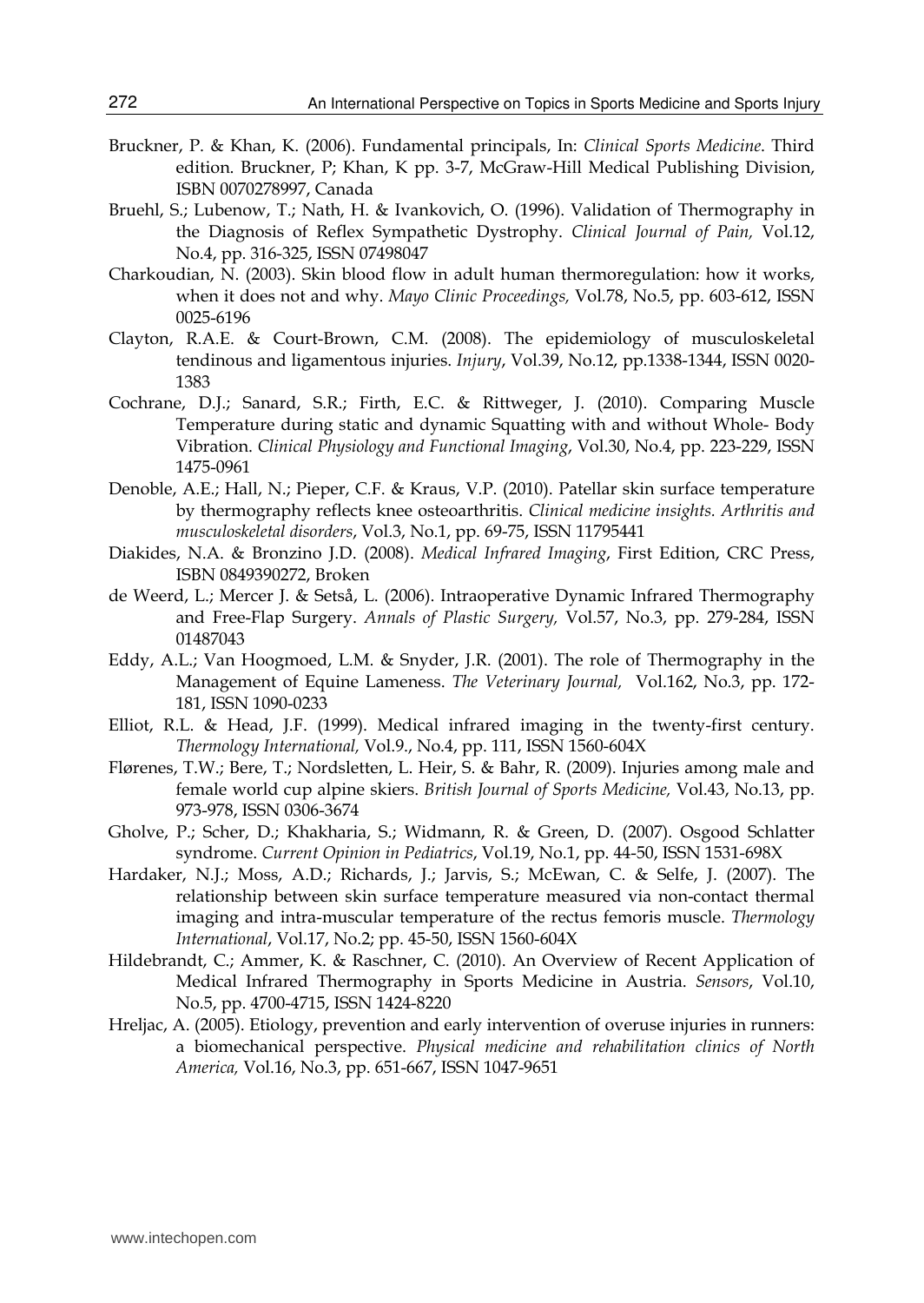- Jiang, L.J.; Ng, E.Y.K.; Yeo, A.C.B.; Wu, S.; Pan, F.; Yau, W.Y.; Chen, J.H. & Yang, Y. (2005). A perspective on medical infrared imaging. *Journal of Medical Engineering and Technology*, Vol.29, No.6, pp. 257-267, ISSN 0309-1902
- Kellog D. L. & Pérgola P. (2000). Skin Response to exercise and training. In: *Exercise and Sports Science,* Garrett, W.E.; Kirkendall, D.T. published by Lippincott Williams &Wilkins, pp. 239-250, ISBN 0-683-03421-9, Philadelphia
- Kenney W.L. & Johnson J.M. (1992). Control of skin blood flow during exercise. *Medicine and Science in Sports and Exercise*, Vol. 24, No.3, pp. 303-312, ISSN 1530-0315
- Kontos, M.; Wilson, R. & Fentiman, I. (2011). Digital infrared thermal imaging (DITI) of breast lesions: sensitivity and specificity of detection of primary breast cancers. *Clinical Radiology,* Vol. 66, No.6, pp. 536-539, ISSN 0033-8419
- Merla, A.; DiRomualdo, S.; DiDonato, L.; Proietti, M.; Salsano, F. & Romani, G.L. (2007). Combined thermal and laser Doppler imaging in the assessment of cutaneous tissue perfusion. *Conference Proceedings of the IEEE Engineering Medicine and Biology Society,* pp. 2630-2633, ISSN 1557-170X
- Merla, A; Mattei, P.A.; di Donato, L. & Romani, G.L. (2010). Thermal Imaging of Cutaneous Temperature Modifications in Runners During Graded Exercise*. Annals of Biomedical Engineering*, Vol.38, No.1, pp.158-163, ISSN 1573-9686
- Ng, E.Y.K. (2009). A review of thermography as promising non-invasive detection modality for breast tumor. *International Journal of Thermal Science*, Vol.48, No.5, pp. 849-859, ISSN 1290-0729
- Niehof, S.P.; Huygen, F.; van der Weerd, R.; Westra, M. & Zijlstra, F.J. (2006). Thermography imaging during static and controlled thermoregulation in complex regional pain syndrome type 1. *Biomedical Engineering OnLine,* Vol.5, No.30, pp. 1-13, ISSN 1475- 925X
- Park, J.Y.; Hyun, J.K. & Seo, J.B. (2007). The effectiveness of digital infrared thermographic imaging in patients with shoulder impingement syndrome. *Journal of Shoulder and Elbow Surgery*, Vol.16, No.5, pp. 548-554, ISSN 1058-2746
- Plassmann,P. & Murawski, P. (2003). CTHERM for standardized thermography, *Proceedings of Abstracts the 9th congress of Thermology*, ISBN N/A, Poland
- Plassman, P.; Ring, E.F.J. & Jones, C.D. (2006). Quality assurance of thermal imaging systems in medicine. *Thermology International*, Vol.16, No.1, pp.10-15, ISSN 1560-604X
- Rettig, A.C.; Liotta, F.J.; Klootwyk, T.E.; Porter, D.A. & Mieling, P. (2005). Potential Risk of Rerupture in Primary Achilles Tendon Repair in Athletes Younger Than 30 Years of Age. *American Journal of Sports Medicine*, Vol.33, No.1, pp.119-123, ISSN 0363-5465
- Ring, E.F.J. & Ammer, K. (1998). Thermal imaging in sports medicine. *Sport and Medicine Today,* Vol.1, No.2, pp.108-109, ISSN N/A
- Ring, E.F.J. & Ammer, K. (2000). The technique of infrared imaging in medicine. *Thermology international*, Vol.10, No1, pp. 7-14, ISSN 1560-604X
- Ring E.F.J. (2007). The Historical development of temperature measurement in medicine. *Infrared Physics and Technology,* Vol.49, No.3, pp. 297- 301, ISSN 1350-4495
- Romano, C.L.; Logoluso, N.; Dellóro, F.; Elia, A. & Drago, L. (2011) Telethermographic findings after uncomplicated and septic total knee replacement. *Knee,* Epub ahead of print, ISSN 0968-0160
- Salmon, M.; Taylor, G.I. & Tempest, M.N. (1988). Arteries of the skin, Churchill Livingstone, ISBN 0443036055, London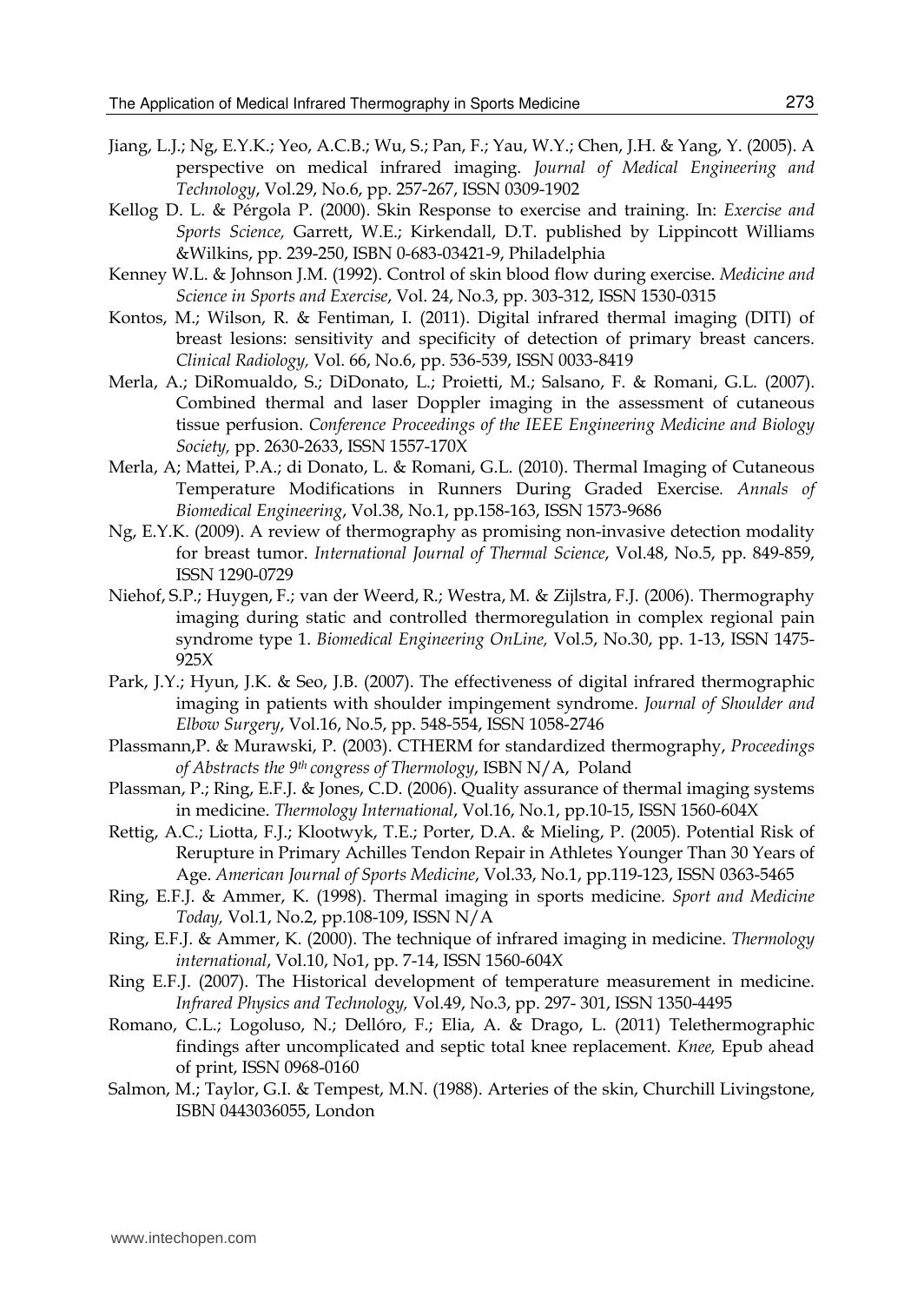- Sein, M.L.; Walton, J.; Linklater, J.; Appleyard, R.; Kirkbride, B.; Kuah, D. & Murrell G.A.C. (2010). Shoulder pain in elite swimmers: primarily due to swim-volume-induced supraspinatus tendinopathy. *British Journal of Sports Medicine*, Vol.44, No.2, pp.105- 113, ISSN 0306-3674
- Selfe, J.; Whitaker, J. & Hardaker, N. (2008). A narrative literature review identifying the minimum clinically important difference for skin temperature asymmetry at the knee. *Thermology International*, Vol.18, No.2, 41-44, ISSN 1560-604X
- Singer, A.J. & Clark, R.A.F. (1999). Cutaneous wound healing. *The New England Journal of Medicine,* Vol. 341, No.10, pp. 738-746, ISSN 0028-4793
- Steketee, J. (1973). Spectral emissivity of skin and pericardium. *Physics in Medicine and Biology.* Vol. 18, No. 5, pp. 686-694, ISSN 0031-9155
- Thomas, *G.D.* & Segal, S.S. (2004). *Neural control of muscle flow during exercise. Journal of Applied Physiology, Vol.97, No.2, pp. 731-738, ISSN 8750-7587*
- Turner, T.A. (2000). Diagnostic thermography. *Veterinary Clinics of North America-Equine Practice*, Vol.17, No.1, pp. 95-113, ISSN 0749-0739
- Vardasca, R. (2008). Symmetry of temperature distribution in the upper and lower extremities. *Thermology International, Vol.*18, No.4, pp. 154-155, ISSN 1560-604X
- Wallin, B.G. (1990). Neural control of human skin blood flow. *Journal of the autonomic nervous system*, Vol. 30, No.S1, pp.185-190, ISSN 1529-8027
- Wild, W.; Schütte, S.R.; Pau, H.W.; Kramp, B. & Just, T. (2003). Infrared thermography as a non invasive application for medical diagnostic. *Proceedings XVII IMEKO World Congress,* June 22-27, 2003, ISBN 0-7803-8493-8, Dubrovnik Croatia
- Woods, C.; Hawkins, R.; Hulse, M. & Hodson A. (2002). The Football Association Medical Research Programme: an audit of injuries in professional football—analysis of preseason injuries. *British Journal of Sports Medicine*, Vol.36, No.6, pp. 436–441, ISSN 0306-3674
- Zaprodina, N.; Ming, Z. & Hänninen, O.P. (2006). Plantar infrared thermography measurements and low back pain intensity. *Journal of Manipulative Physiological Therapeutics*, Vol.29, No.3, pp.219-223, ISSN 0161-4754
- Zelis, R.; Mason, D.T. & Braunwald, D. (1969). Partition of blood flow to the cutaneous and muscular beds of the forearm at rest and during leg exercise in normal subjects and in patients with heart failure. *Circulation Research*, Vol.24, No.6, pp.799-806, ISSN 0009-7330